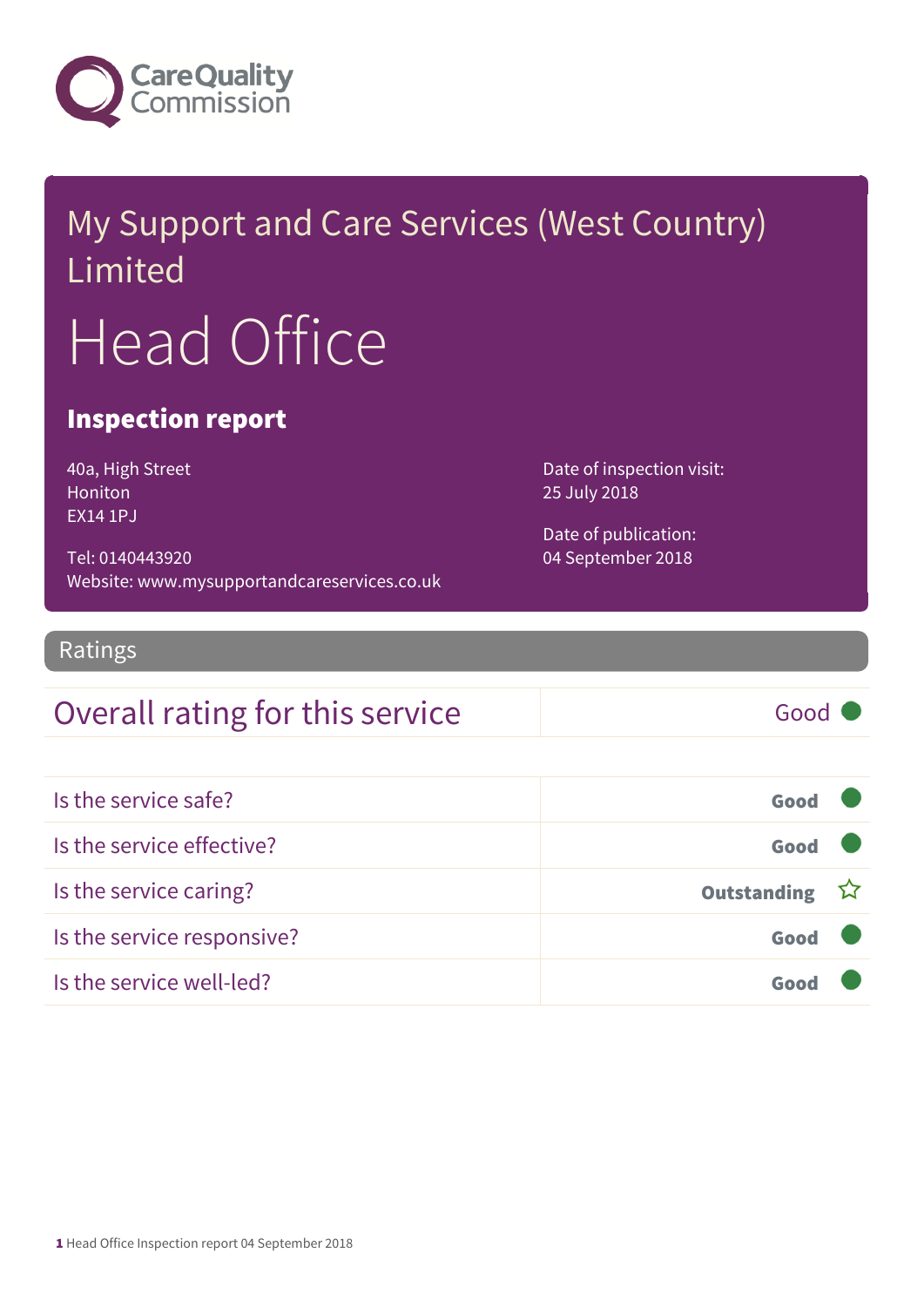## Summary of findings

#### Overall summary

This comprehensive announced inspection took place on 25 July 2018. This was the first inspection since the provider moved to new larger premises in Honiton.

My Support and Care Services (West Country) Limited is a domiciliary care agency in Honiton for people with learning disabilities and associated needs such as autism, Asperger syndrome, and with mental health needs.

The care service has been developed and designed in line with the values that underpin the Registering the Right Support and other best practice guidance. These values include choice, promotion of independence and inclusion. People with learning disabilities and autism using the service can live as ordinary a life as any citizen.

When we visited, the agency provided personal care and support for three people and employed seven staff. People's support hours ranged from an hour a day, five days a week, up to 24 hour support, with overnight staff 'sleep in' arrangements. Some people lived in their family home and others lived independently in supported living. A supported living service is one where people live in their own home and receive care and support to promote their independence. People's care and housing are provided under separate contractual agreements. CQC does not regulate premises used for supported living; this inspection looked at people's personal care and support.

Not everyone using My Care and Support Services Limited receives the regulated activity; CQC only inspects the service being received by people provided with 'personal care'; help with tasks related to personal hygiene and eating.

When we visited the provider was in process of buying another learning disability agency, the sale was due to complete in August 2018. The provider planned to take on providing support to the 60 people that agency supports and will employ their 18 staff. When completed, this will mean a considerable expansion in the size of this agency.

The service has a registered manager who is also the registered provider. A registered manager is a person who has registered with the Care Quality Commission to manage the service. Like registered providers, they are 'registered persons'. Registered persons have legal responsibility for meeting the requirements in the Health and Social Care Act 2008 and associated Regulations about how the service is run.

The ethos of the service was to value each person. Staff were highly motivated to make sure each person reached their potential and lived life to the full. People were treated with utmost kindness and respect by staff, who knew people well and how they liked to be supported.

People said they felt safe and they appeared relaxed and comfortable with staff. Staff had developed caring,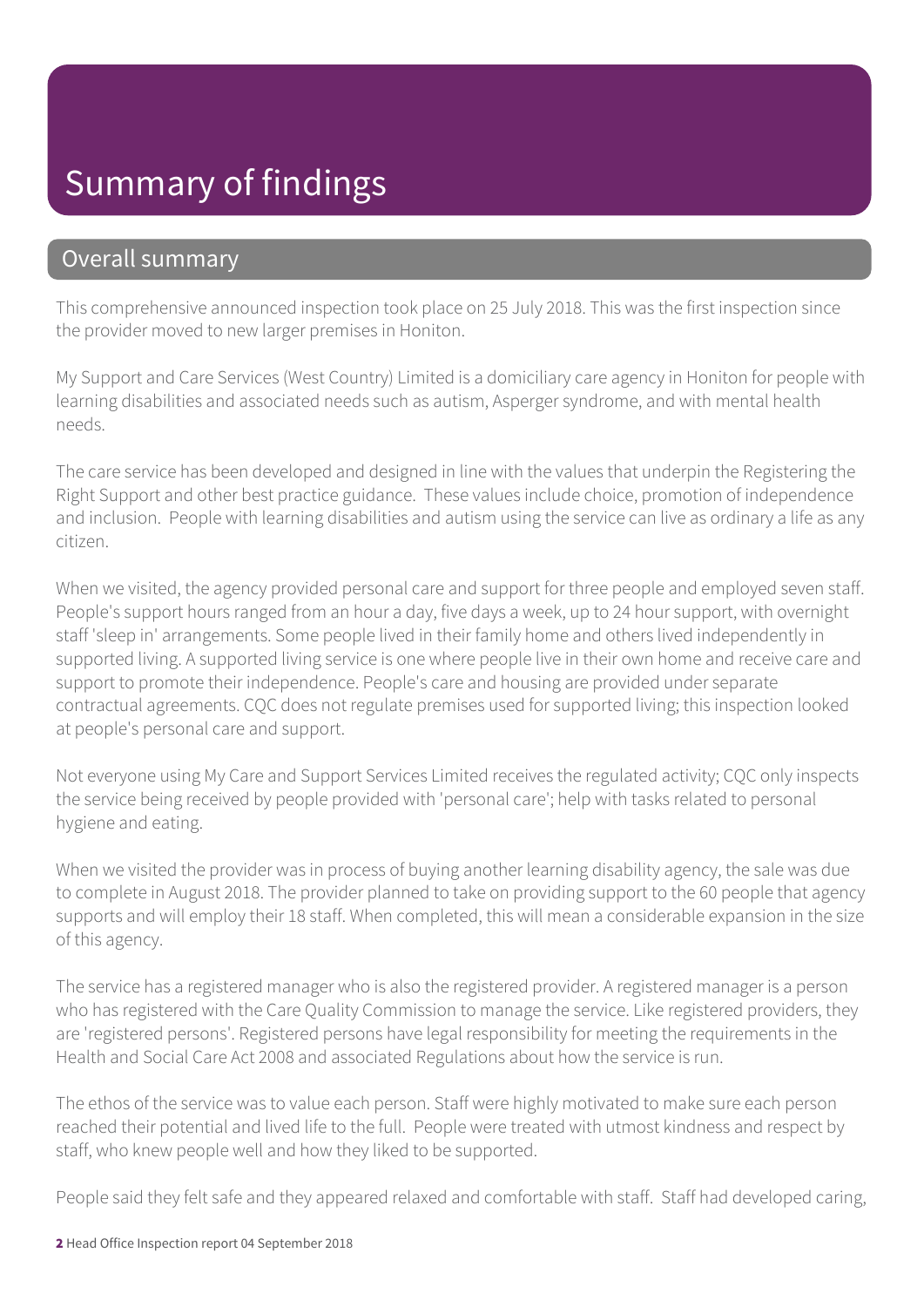kind and trusting relationships with people. People told us how their support had enabled them to become more independent and about ways in which their quality of life had improved.

Risk assessments were in place for each person which identified ways to minimise risks as much as possible. Accidents and incidents were carefully monitored, analysed and lessons learnt from mistakes. People received their medicines safely and on time.

Safe recruitment practices were followed before new staff were employed to work with people. People had a range of ways through which they could raise concerns or complaints, which were listened and responded to.

People received effective care and support from staff who were well trained and competent. People's consent to care and treatment was sought. They were supported to have maximum choice and control of their lives. Staff used the Mental Capacity Act (2005) (MCA) and understood how this applied to their practice. They supported people in the least restrictive way possible; the policies and systems in the service supported this practice.

People's care was personalised to meet their individual needs. People had regular opportunities to raise concerns with staff day to day, and at regular individual review and customer meetings. Their views and suggestions were taken into account to improve the service.

People were supported to eat healthily and maintain a balanced diet. Health and social care professionals were regularly involved in people's care to ensure they received the care they received was right for them.

Staff were confident in the registered manager. They spoke positively about communication and how well they worked with them and encouraged their professional development. Several informal methods were used to assess the quality and safety of the service people received. The provider made continuous improvements in response to their findings.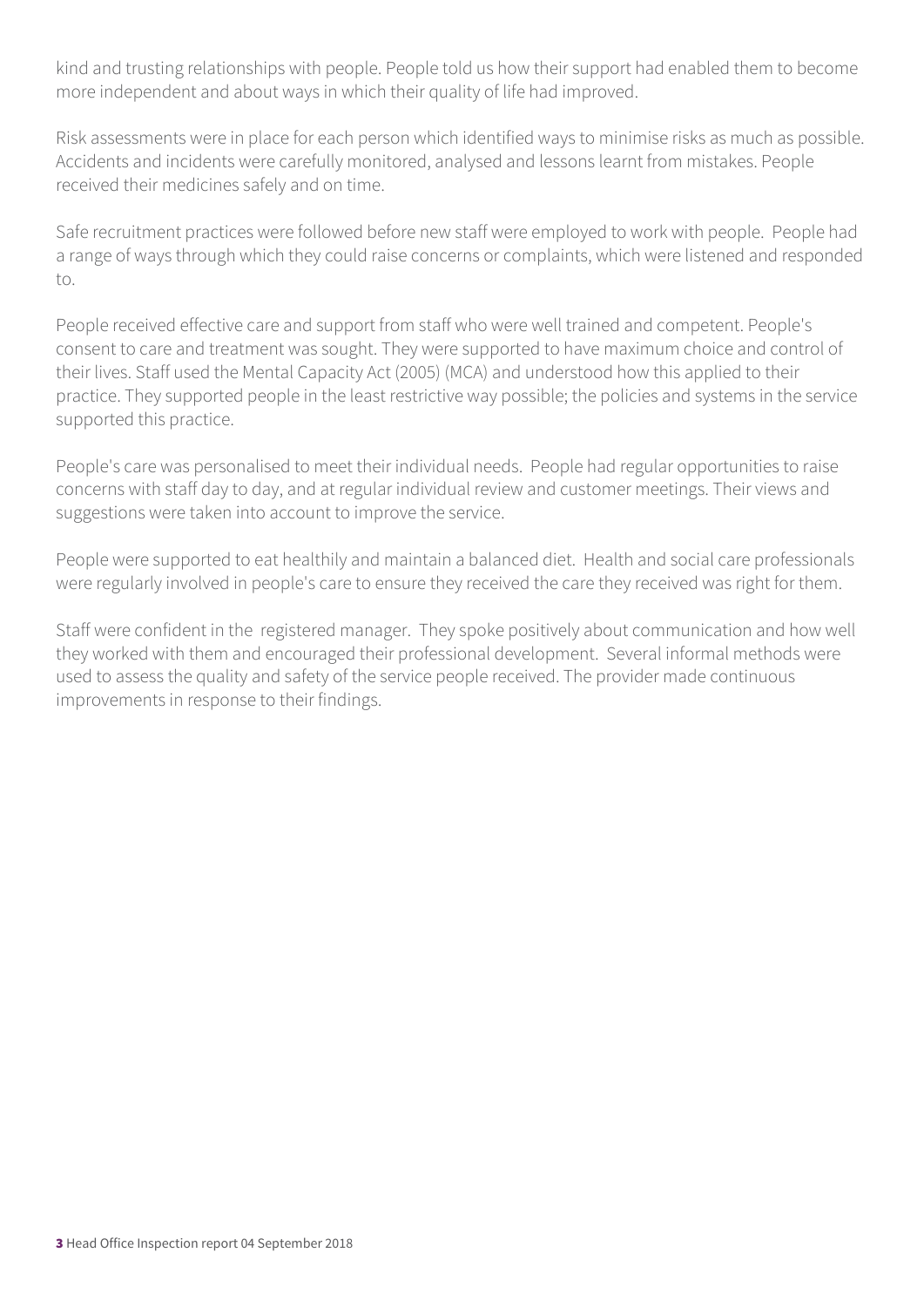#### The five questions we ask about services and what we found

We always ask the following five questions of services.

#### Is the service safe? Good

The service was safe.

People said they felt safe. Staff knew how to recognise signs of abuse and how to report suspected abuse.

People's risks were managed to reduce them as much as possible.

People were supported by staffing arrangements which were flexible to meet their individual needs.

There were effective recruitment and selection processes in place.

People received their medicines safely and on time.

People were protected from cross infection through good hygiene practices.

The service was effective.

Staff received training and supervision to have the skills and confidence to meet people's needs.

People's health needs were managed well and staff worked closely with health professionals. Staff recognised and act on changes in their health and wellbeing.

People's rights were protected because the service acted in accordance with the Mental Capacity Act (2005).

People were supported to eat healthily and maintain a balanced diet.

#### Is the service caring? The service caring  $\hat{X}$

The service was exceptionally caring.

The ethos of the service was to value each person as an

4 Head Office Inspection report 04 September 2018

Is the service effective? Good

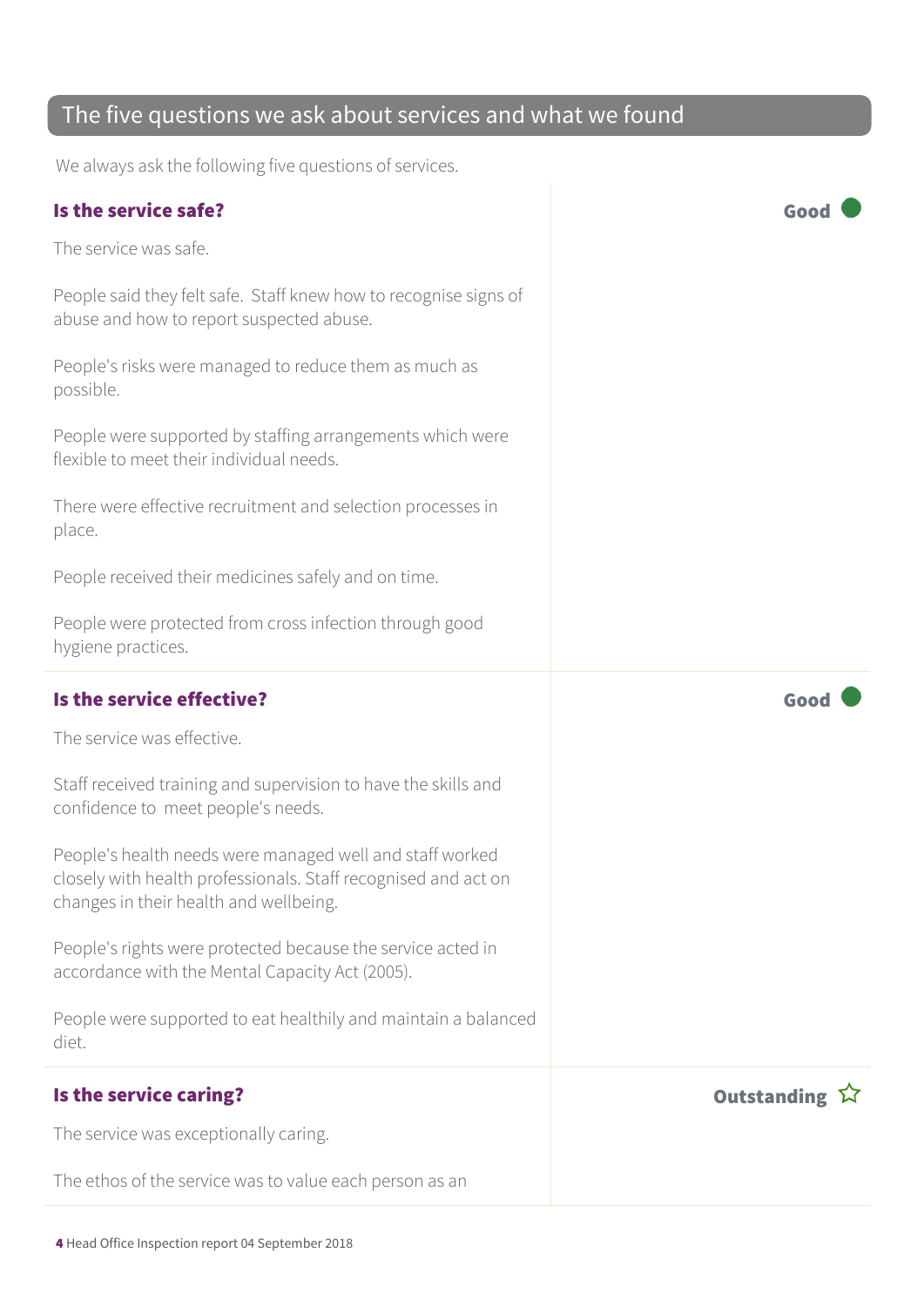| individual. Staff were highly inclusive and developed<br>exceptionally positive, kind and compassionate relationships<br>with people.                                   |      |
|-------------------------------------------------------------------------------------------------------------------------------------------------------------------------|------|
| Staff went that extra mile to meet the needs and wishes of<br>people they supported.                                                                                    |      |
| People's rights and choices were promoted. They could express<br>their views and were actively involved in making decisions about<br>their care, treatment and support. |      |
| People said staff were caring, kind and treated them with dignity<br>and respect.                                                                                       |      |
| Is the service responsive?                                                                                                                                              | Good |
| The service was responsive.                                                                                                                                             |      |
| People were supported by staff they knew well and had<br>developed trusting relationships with.                                                                         |      |
| People's care was personalised to their individual needs.                                                                                                               |      |
| People were supported to make new friends, learn new skills and<br>be involved in their local community.                                                                |      |
| People knew how to raise concerns and complaints, and were<br>provided with information about how to do so in a format suited<br>to their needs.                        |      |
| Is the service well-led?                                                                                                                                                | Goo  |
| The service was well led.                                                                                                                                               |      |
| The provider promoted a positive culture that valued people and<br>staff.                                                                                               |      |
| Staff worked well together as a team.                                                                                                                                   |      |
| People's views and suggestions were sought and considered to<br>improve the service.                                                                                    |      |
| The provider monitored the quality of care provided and made<br>continuous improvements in response to their findings.                                                  |      |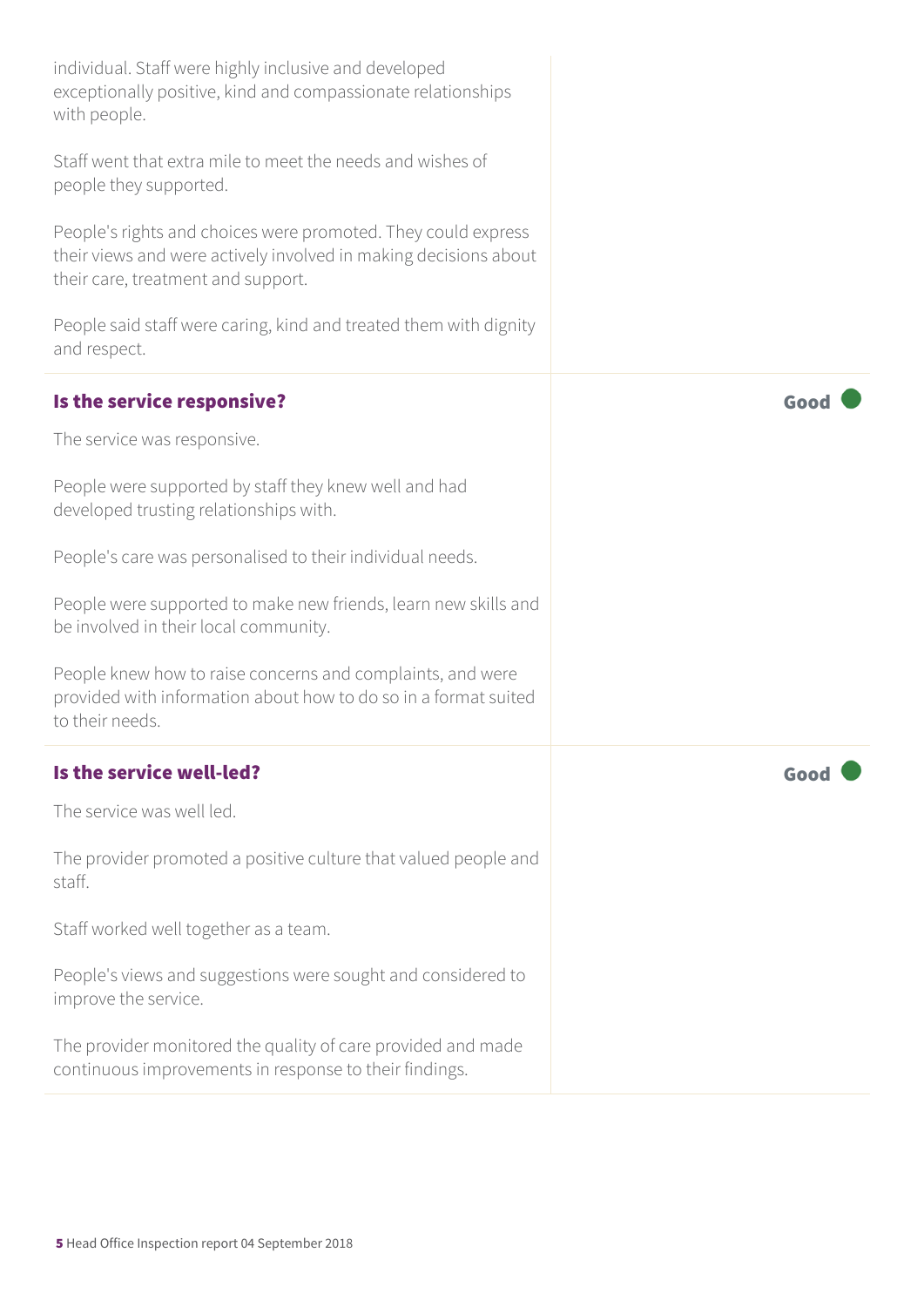

# Head Office Detailed findings

## Background to this inspection

We carried out this inspection under Section 60 of the Health and Social Care Act 2008 as part of our regulatory functions. This inspection checked whether the provider is meeting the legal requirements and regulations associated with the Health and Social Care Act 2008, to look at the overall quality of the service, and to provide a rating for the service under the Care Act 2014.

The comprehensive inspection took place on 25 July 2018 and was announced. An adult social care inspector completed the inspection. We gave the provider 48 hours' notice of the inspection visit because we needed to be sure that the manager would be available. Also, so they could invite people using the service to speak with the inspector.

The provider completed a Provider Information Return, (PIR) which we used to help prepare for the inspection. This is information we require providers to send us to give some key information about the service, what the service does well and improvements they plan to make. We reviewed the information included in the PIR along with information we held about the service, such as contact from the service, members of the public and through notifications. A notification is information about important events which the service is required to send us by law. This enabled us to ensure we were addressing any potential areas of concern.

During the inspection we met with two people who visited the agency office to give us feedback about the service. We looked in detail at three people's care records. We met with the registered manager, two team leaders, and two care staff. We looked at three staff files which included details of recruitment, training, supervision and appraisals. We looked at staff meeting minutes, accident and incident reports, and at the providers quality monitoring systems.

We sought feedback from commissioners, as well as from health and social care professionals and received a response from two of them.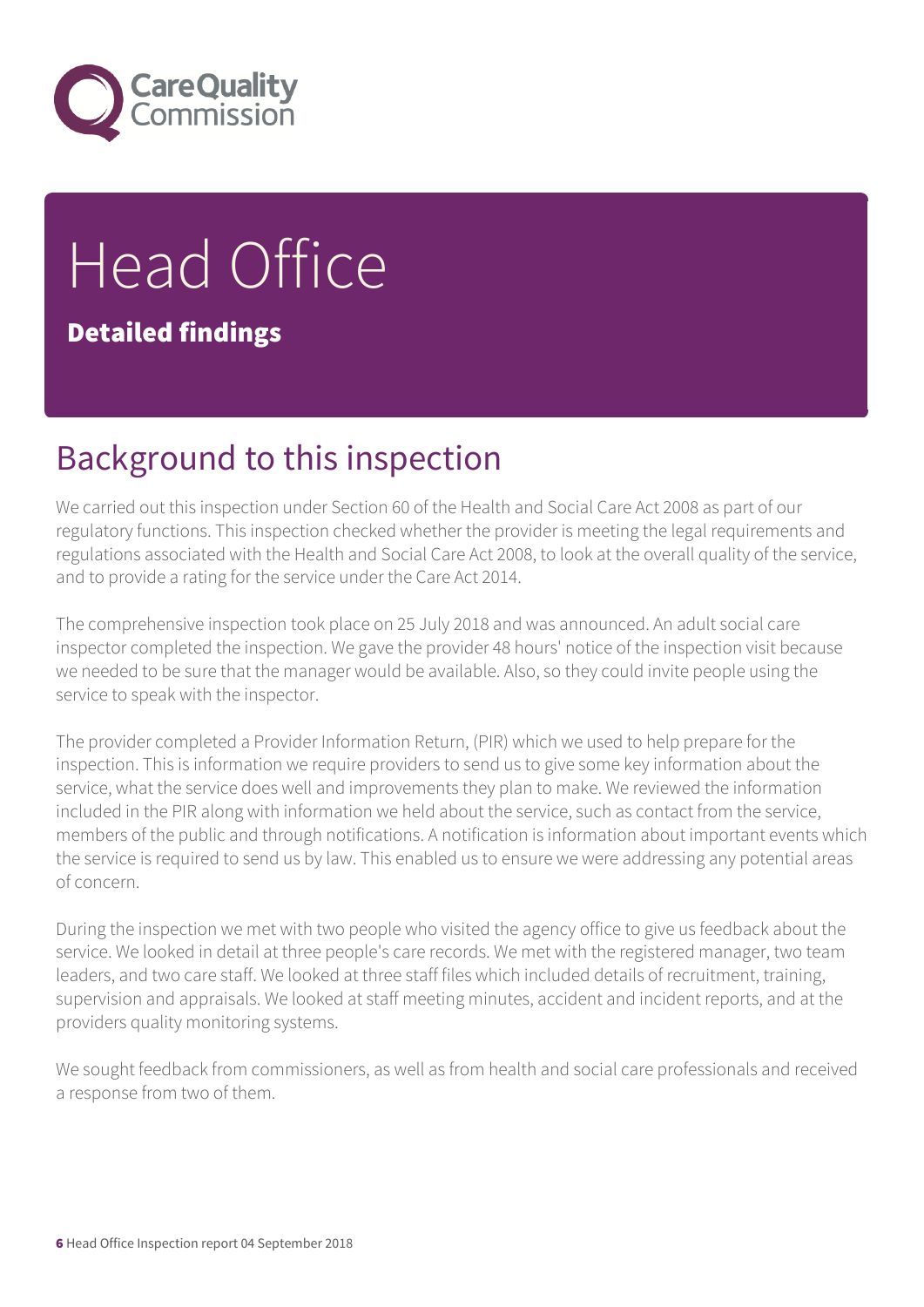#### Is the service safe?

## Our findings

People said they felt safe and were relaxed and chatty in the company of staff. One person said, "I feel safe with staff." Another person said they needed a staff member with them when they were cooking in the kitchen. They explained this was because they had a shaky hand, so they asked staff to slice and chop for them, to avoid any injuries.

People were protected and the risk of abuse and avoidable harm was reduced because staff received safeguarding adults training, and knew how to recognise signs of abuse. The provider had a safeguarding policy and staff knew how to report concerns within the service and to external agencies.

Where concerns about abuse were identified, the registered manager notified the Care Quality Commission. They worked in partnership with commissioners, the local authority safeguarding team and relevant health and social care professionals to protect people. A social care professional praised how the service supported people with complex needs to keep safe and live independently in the community.

The registered manager had booked dates for two team leaders to undertake more advanced safeguarding training with the local authority. This was so those senior staff could take on more responsibility for monitoring safeguarding in the larger staff team.

Risks for people were assessed and managed so they were supported to stay safe and their freedom was respected. People's records included robust risk assessments and the steps staff needed to take to reduce risks as much as possible. For example, when using the kitchen, when going into community, and in managing their finances.

Staff were experienced, and demonstrated a high awareness of individual risks for people and how to manage them. Risk management considered people's physical and mental health needs so measures to manage risk were as least restrictive as possible. A person who needed staff support in the community described how staff supported them to stay safe, for example, when meeting and getting to know new people.

Accidents and incidents were monitored with evidence of actions taken in response. For example, the service used behaviour charts to capture and analyse any incidents where people demonstrated behaviours that challenged others. These helped staff identify triggers and review how situations were managed to identify any learning. For example, by speaking calmly, reassuring the person and using positive behaviour support to help them deal with situations. Positive behaviour support (PBS) is a person-centred approach to people with a learning disability and/ or autistic people, who display or at risk of displaying behaviours which challenge. This ensured staff worked in consistent ways to try and prevent similar situations in future.

People's individual staff support needs were determined by local authority individual assessments. This determined the number of one to one staff support hours needed each week, which they could use flexibly. For example, for help with personal care, doing household chores, shopping and going out. People also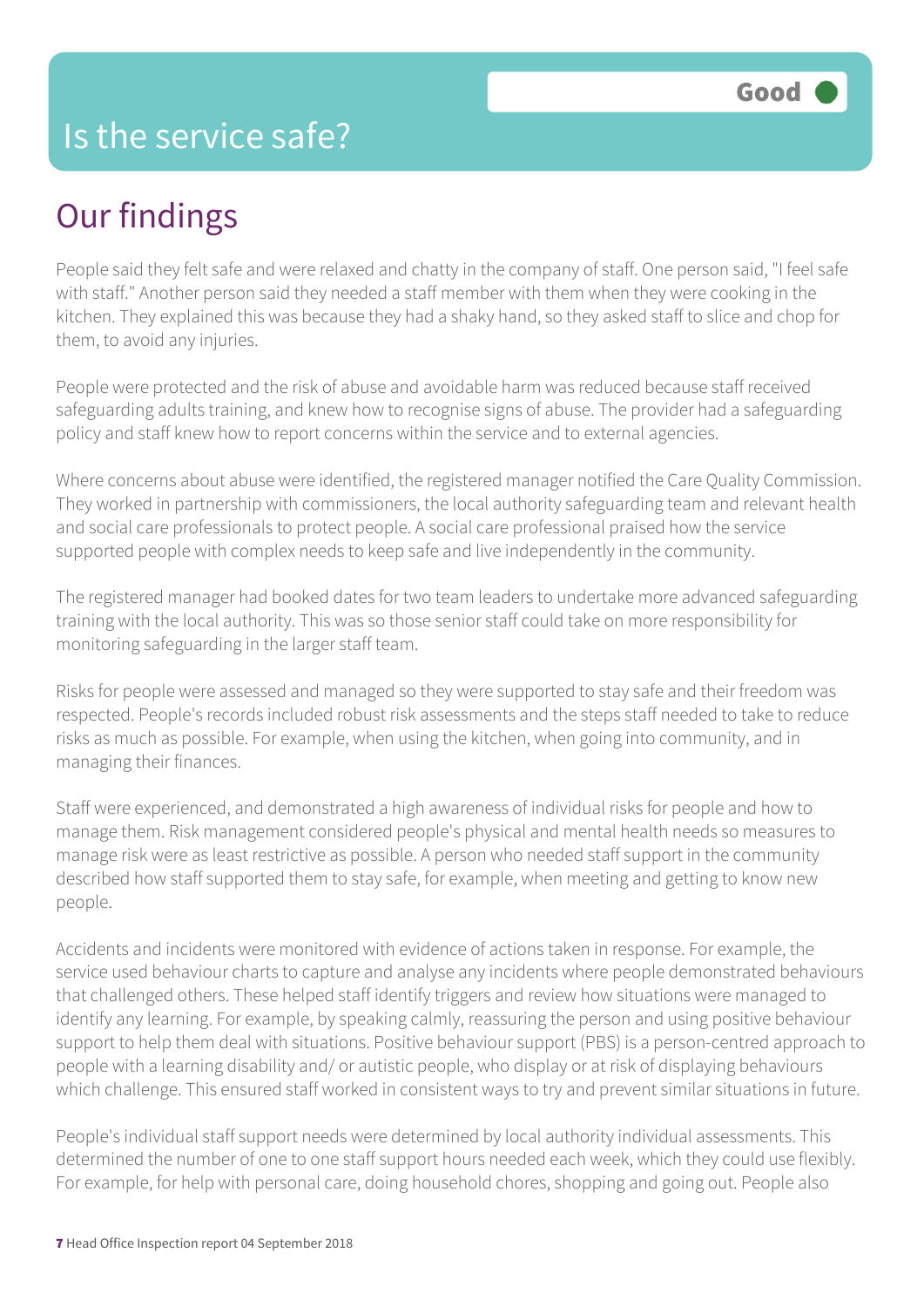shared some support hours. For example, at night, three people shared a 'sleep in' member of staff overnight in a supported living house. Where people's support needs changed, these were highlighted to the local authority, so changes in support hours could be agreed.

People confirmed there were sufficient staff with the right skills to meet their needs. They received care and support from a small number of care staff they knew well and trusted. Staff knew how each person liked to receive their support. Rotas were provided one month in advance so people would know each day which staff member was due to support them.

People said staff timekeeping was good and confirmed they stayed for the agreed time. Staff said they had time to meet people's individual needs. Where any rota changes were needed, for example, for staff sickness, another staff member worked extra hours and people were informed.

People received their medicines safely and on time. All staff were trained in medicines management and had competency assessments to check their skills and knowledge before they could administer people's medicines. Staff confirmed they were confident supporting people with their medicines. The registered manager and team leaders regularly monitored medicine practice in the community and checked medicine administration records were completed correctly. This was to ensure staff were administering medicines correctly.

Detailed assessments made clear what level of staff support people needed with their medicines. For example, to help a person become more independent in managing their own medicine, staff prompted a person to take their evening medicine before they left. Then they checked the next morning to make sure they had remembered.

People were protected from cross infection. Staff had completed infection control training and wore protective gloves and aprons when providing personal care.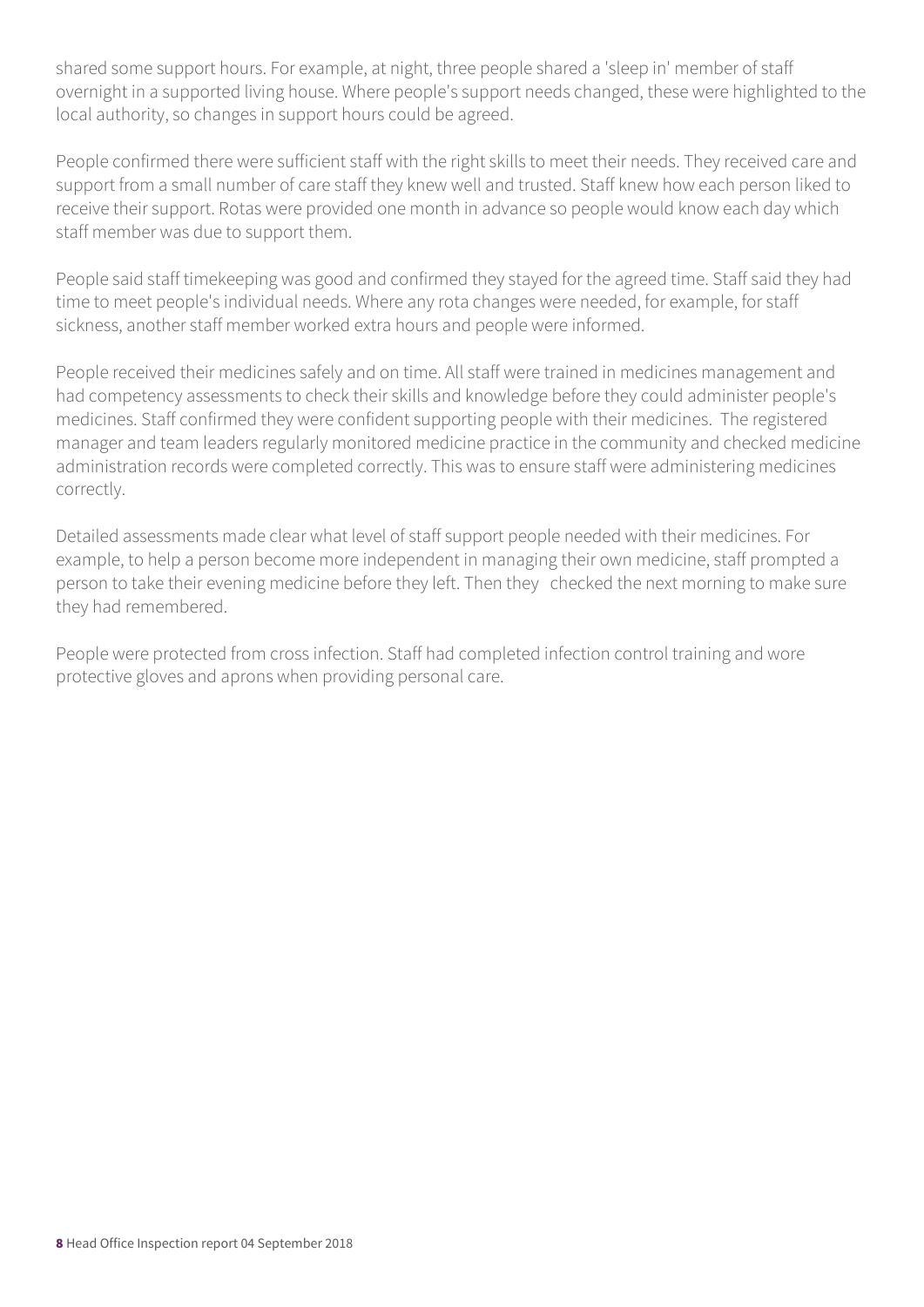#### Is the service effective?

## Our findings

In July 2015 when we previously inspected the service at the previous address we found a breach of regulations in relation to consent. This was because there were no policies in place in relation to the Mental Capacity Act 2005 (MCA) and staff had not received any training. Following the inspection, the provider sent us an action plan showing how they were planning to address this.

The MCA provides a legal framework for making decisions on behalf of people who may lack the mental capacity to do so for themselves. The Act requires that, as far as possible, people make their own decisions and are helped to do so when needed. When they lack mental capacity to take decisions, any made on their behalf must be in their best interests and as least restrictive as possible.

People were asked for their consent and staff acted in accordance with their wishes. The service had relevant policies in place. Staff had received training and demonstrated a working knowledge of MCA principles and best interest decision making. They described ways in which they helped people to make as many decisions for themselves as possible. For example, by avoiding giving one person too much information at any one time and by offering another person two or three options to choose from to help them decide.

Care records included next of kin, relatives and other legal representatives so staff knew who the person wanted them to keep in contact with. Where a person may lack capacity to make more significant decisions about their care and treatment, staff involved external professionals. Professionals completed mental capacity assessments and led on best interest decision making and involved the person, family members, other representatives and staff. For example, about a person moving to a new house.

People the service supported were sometimes subject to Court of Protection or other restrictions in their best interest. For example, related to their finances, health or welfare, or where the person should live. A person wished to challenge those decisions, so staff worked positively with them, their advocate and their solicitor to do so. This ensured the person's legal and human rights were upheld.

People received effective care and treatment from staff who had the relevant qualifications training and skills needed to meet their needs. People said they thought the staff were well trained and knew how to do their jobs. Training included e-learning and face to face training. For example, first aid, fire safety, moving and handling, food hygiene, safeguarding vulnerable adults and the Mental Capacity Act (MCA).

Staff received additional training relevant to people's individual care needs. For example, autism awareness and epilepsy management. A staff member had just completed a counselling course which they were finding very useful. They described how they had learned about effective listening skills and using periods of silence to give people time to consider what they wanted to say. A local specialist mental health team provided bespoke training to staff supporting a person with specific mental health needs. This helped staff learn effective strategies and use positive behaviour support methods consistently to help the person make progress.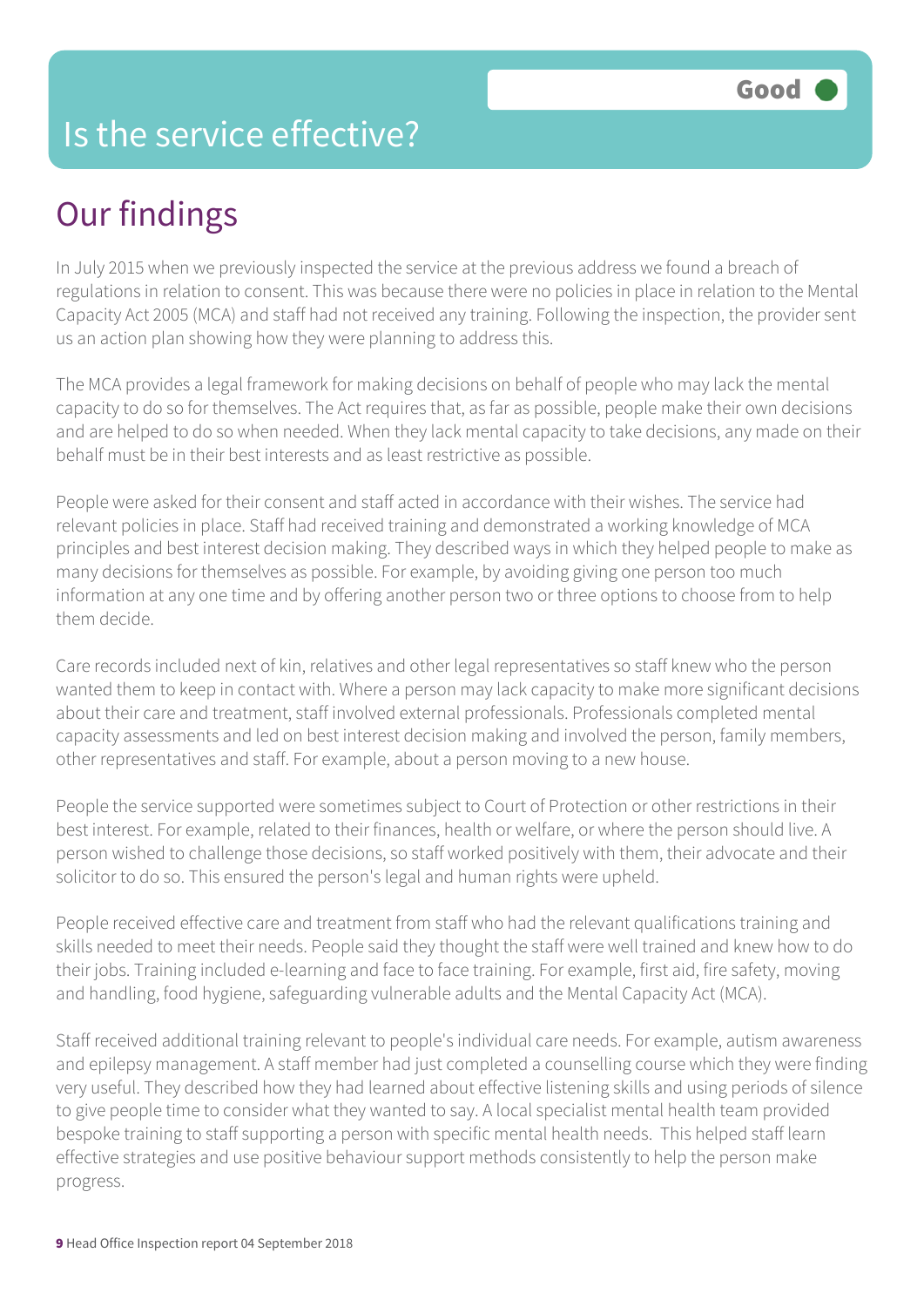Two newer members of staff praised the support they received from other staff when they first started working for the service. They said experienced staff taught them about people's individual needs and how to meet them. Induction records were kept, although currently staff new to care did not complete the 'Care Certificate.' The Care Certificate is a set of standards that social care and health workers are expected to adhere to in their daily working life. The registered manager explained all staff who worked in the service had a qualification in care, or were in process of completing one. They planned to find out more about the Care Certificate, to consider whether to offer this to new care staff.

People's healthcare needs were met by staff who made sure people attended regular health appointments. Staff described how they supported a person to visit their GP for a health check, by gradually getting the person accustomed to visiting the practice. Staff were now using similar techniques to help them attend chiropody and dental appointments. This meant the person was accessing healthcare for the first time in years, which was helping them improve their health.

A 'hospital passport' provided key information about each person, their communication and health needs, in the event they needed a stay in hospital. These enabled staff to identify and respond appropriately to each person's well-being. Staff encouraged people to keep healthy and active. For example, through encouraging one person to walk rather than use a taxi, and supporting others to attend the gym regularly. Professionals praised the way in which the registered manager and staff worked with them to make sure each person received effective care.

People were supported to improve their health through good nutrition. Staff encouraged people to eat a well-balanced diet and make healthy eating choices. For example, by encouraging people to include fruit and vegetables in their menu planning and shopping list. Staff supported and praised people to cook from scratch and try new things. For example, a person we met told us how they had visited a fruit farm to pick their own fruit and made jam. Currently they were researching how to make ice cream and were planning to have a go with their key worker.

Where a person needed to gain weight because they were under weight, staff encouraged the person to identify what they liked to eat and helped them cook meals they enjoyed. For example, spicy foods. They also prompted them not to skip meals, to have regular snacks and to check their weight regularly, so their health would improve.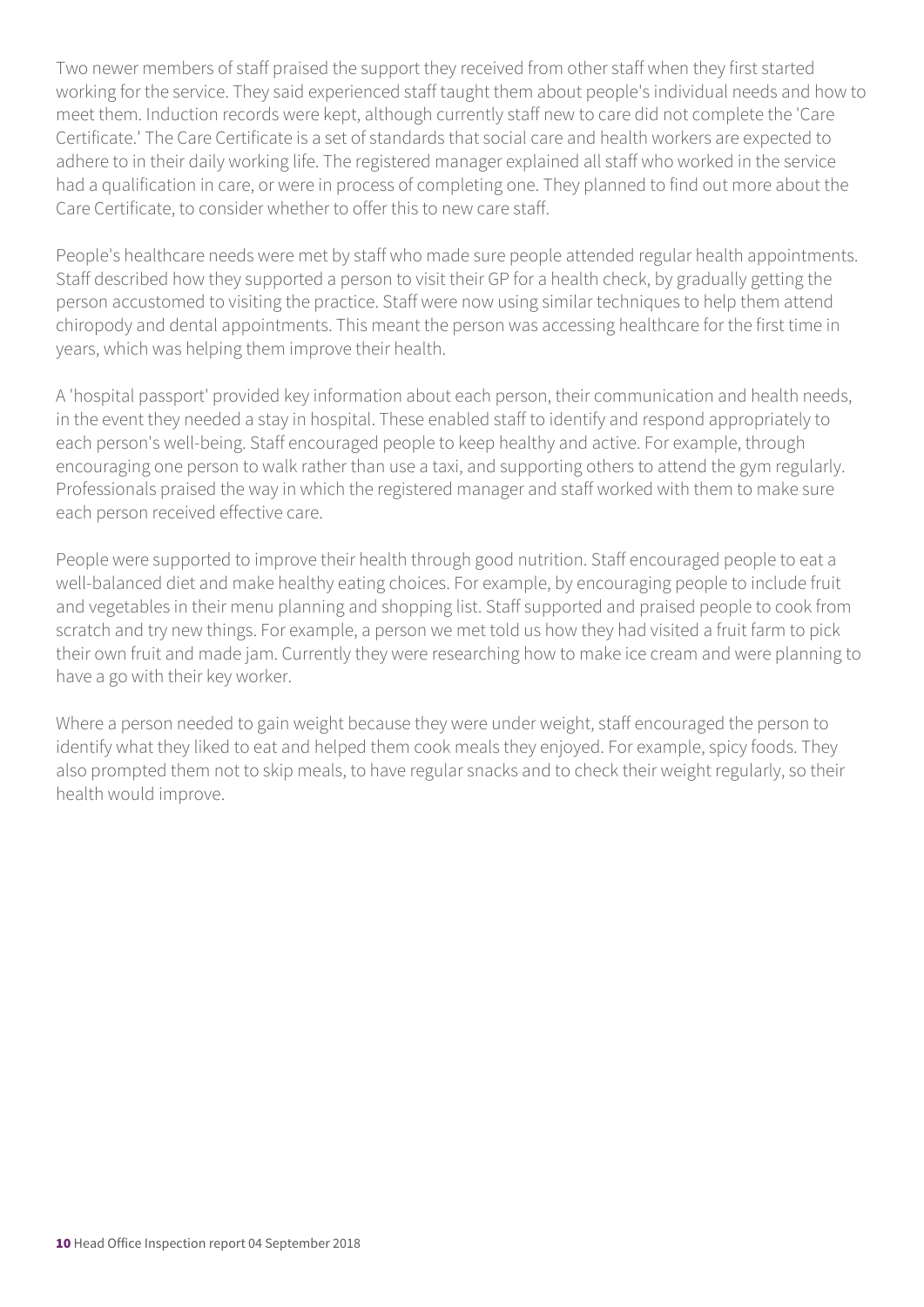#### Is the service caring?

## Our findings

There was a strong ethos of caring by staff who developed exceptionally kind, positive, caring and compassionate relationships with people. Staff treated each person as an individual and with the utmost dignity and respect. One professional praised how staff helped people become more confident and independent. Another said the service was, "really good at empowering people."

The ethos of the service was to value each person. Care was holistic and person centred, staff knew about each person, and their lives. Staff spoke with pride, respect and affection about the people they supported and celebrated their day to day achievements. They were highly motivated to make sure each person reached their potential and live life to the full. People's equality and diversity was recognised and respected by staff who completed equality and diversity training. Staff promoted people to be inclusive, tolerant and non-judgemental. They treated people with the utmost kindness and respect, they were respectful in the way they spoke with people and listened to their views. Staff reminded people and re-enforced acceptable boundaries and behaviours towards others.

We met a person with their support worker who said, "Staff are good." The person was relaxed, and chatted with their support worker, and described ways in which staff had helped them. The staff member speaking about their progress said, there was "such a difference" from when they first started working with the person.

Staff described how, when the agency first started supporting a person, they were isolated, did not talk or go out much and were not looking after their personal care and hygiene needs. Although the agency only provided minimal support hours to the person each week, they used their time creatively to make a huge difference to their life. Over a period, a small number of staff built up a relationship of trust with the person and their family. This was through regular home visits and meeting them in town for a coffee, chat, and to do some shopping. They developed a picture and symbol prompt care plan with person to remind them about how to prepare for their shower, for example gathering toiletries and clean clothes ready. Over time the person progressed to having regular showers each week. When care staff arrived they were upstairs, ready, and had gathered everything they needed ready. They could now shower themselves with minimal prompting from staff, for example, by reminding them to brush their teeth.

Staff initially accompanied the person to visit the branch office, where they met other people the service supported, and staff. The person had since progressed to enjoying meeting up socially with those people and regularly visited the office independently. They also enjoyed regular social events the provider organised for people and staff. For example, staff showed us recent photos of them enjoying a barbecue and their delight when staff made them a cake with candles to help them celebrate their birthday. The support the person received had enabled them to move onto set new goals. For example, they were now working towards living independently and were learning how to cook, budget, and shop for ingredients.

A person and their support worker described how they were being supported to meet new people and develop new relationships. For example, by staff accompanying them to a coffee shop to meet someone but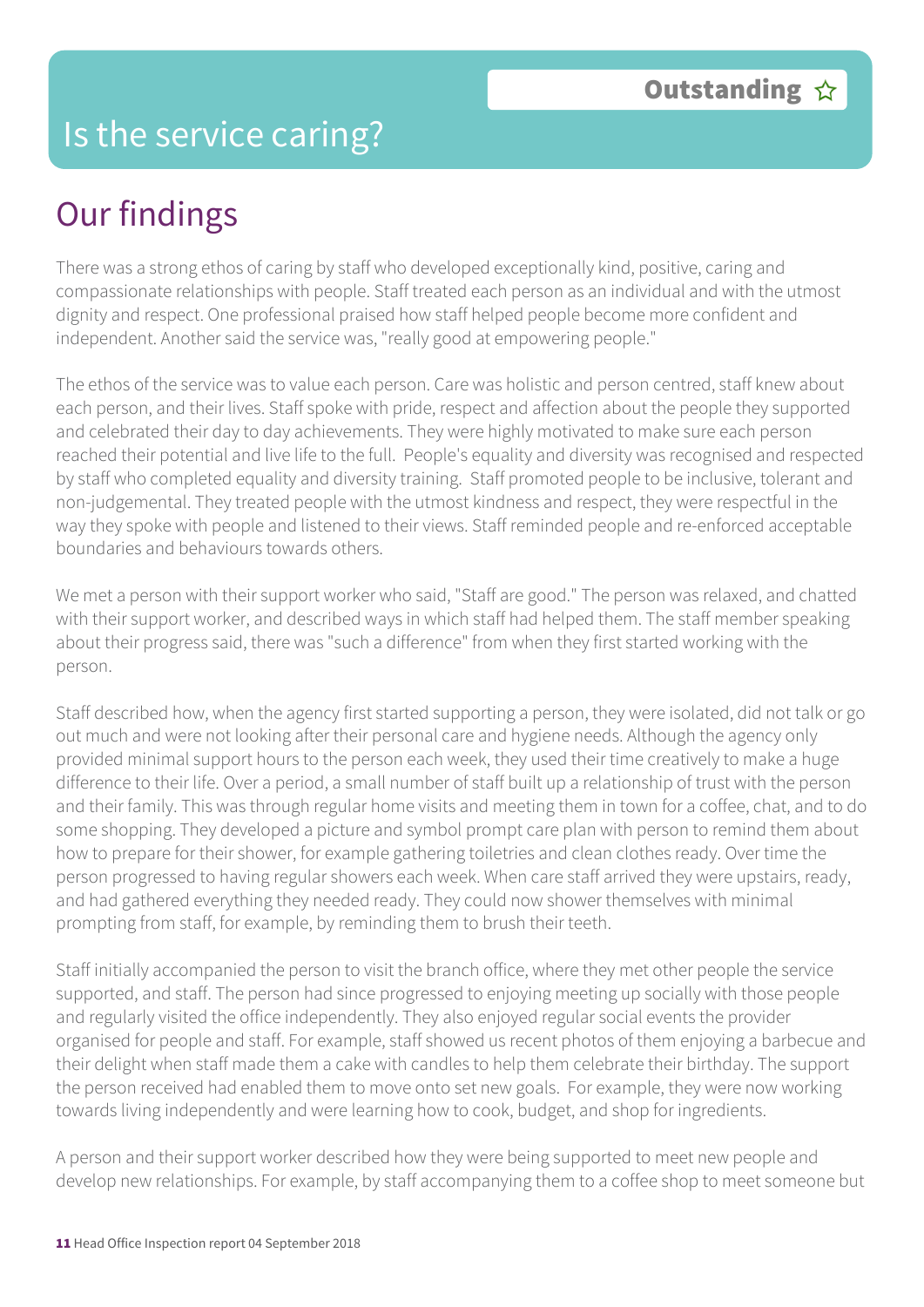sitting elsewhere, so they were not intrusive, but available for support. The person described how their support worker taught them to recognise when a person they were chatting to was signalling they were finished their conversation. For example, when that person started looking away or looking at their phone. This had a positive impact on the persons social skills, self-esteem and confidence.

Staff wet that extra mile to meet the needs and wishes of people they supported. The registered manager outlined how they identified limited affordable opportunities for young people with learning disabilities in their local area. Their recent move to bigger premises meant they had several additional rooms. One had sofas and chairs for people to meet and relax in. Several people they supported did furniture restoration and their work was on display. Inspired by one person's enjoyment of learning to cook, they were in the process of installing a kitchen at the agency's office. This was so other people the agency supported had a dedicated place they could use to learn how to cook with support from staff. In consultation with people they supported they were also planning an art and craft room, cinema club, regular coffee mornings and support groups.

Each person's care plan included their positive attributes in a section entitled, "What those who know me like and admire about me." For example, that one person liked to try new things and had a great sense of humour. Care plans included ways in which staff could promote people's dignity. For example, to prompt a person to wear less clothing in the hot weather and remind them to change and wash their clothes regularly.

People were asked about what was important to them. For example, that one person was sometimes afraid of people they didn't know, and another needed regular health checks and support to manage their money. Where people expressed a preference for care workers, their choice was respected. People said staff always knocked and waited to be invited in before entering their home. Staff worked sensitively when working within a family home. They involved other family members and kept them up to date, for example, about any appointments they had arranged for the person.

People were supported to express their views and were involved in decision making about all aspects of their care. They had regular meetings with their key worker to review and update their care plans and to make plans. For example, to plan activities, trips and holidays.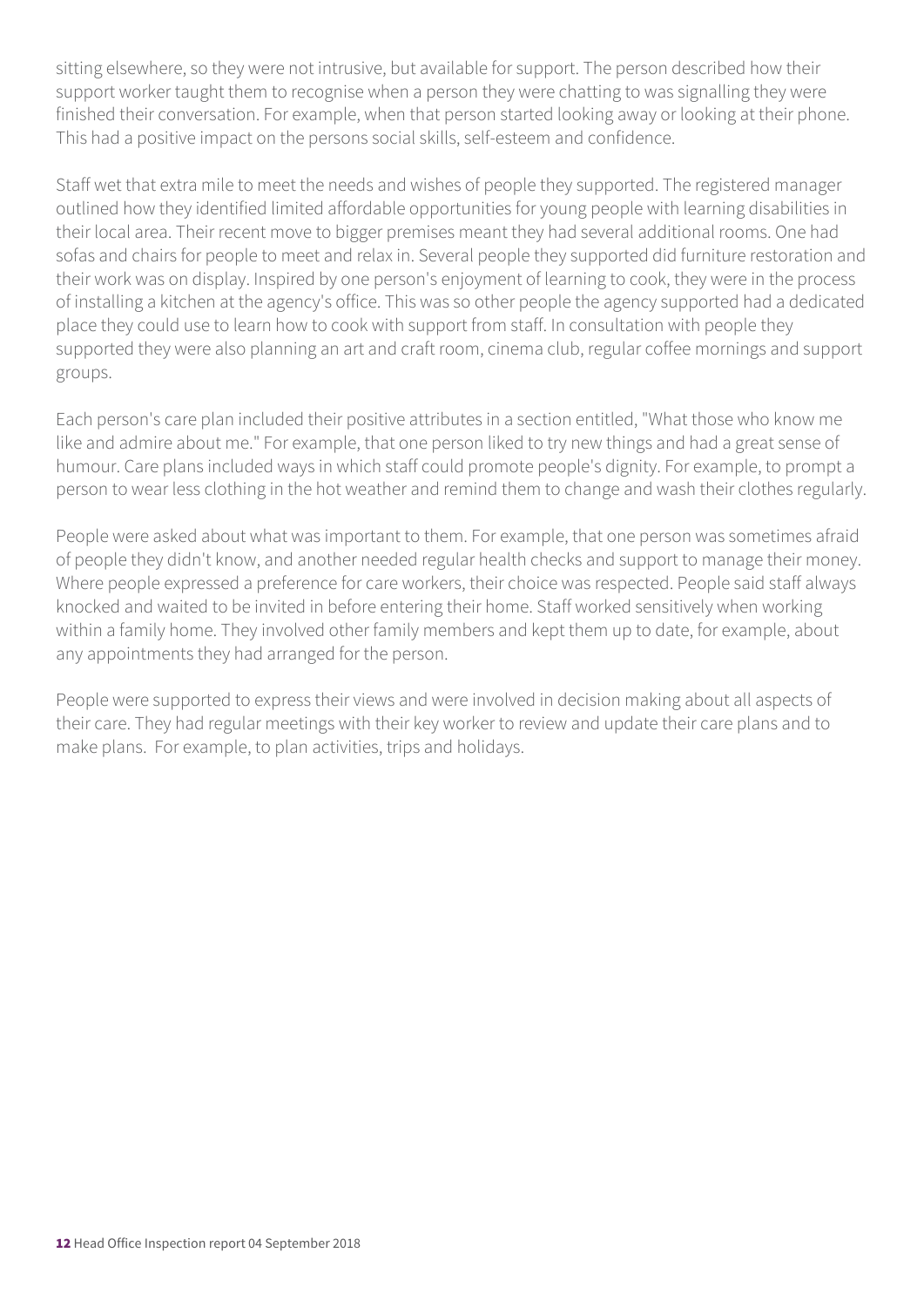#### Is the service responsive?

## Our findings

People received personalised care that was responsive to their individual needs. One person we met with their support worker described ways in which they supported them, for example, with budgeting. The person described how the staff member reminded them how much was needed for food and rent, and helping them decide how to spend the rest. This included when considering whether they were spending money wisely. For example, by getting a taxi rather than walking which was good exercise for them. The person said they had now opened a savings account to save a little bit each week towards something they really wanted to buy.

Before people received a service, an assessment of their needs was carried out and a care plan was drawn up and agreed with them. Person centred care plans included people's cultural and religious preferences. People were involved in care planning and setting and reviewing their own goals. For example, one person told us they were planning to learn to swim and were looking for a swimming instructor to give them lessons.

Care plans were comprehensive, up-to-date and were clearly laid out, which made it easier to find relevant information. For example, about the persons background, preferences, health and care needs and related to risks. People's care plans described their support needs in detail.

People led busy and fulfilling lives, they were actively involved in their local community and were well known in local shops, cafes and pubs. People told us about their hobbies and what they enjoyed doing. For example, watching quiz programmes, going to the cinema, shopping and theme parks. Staff supported people to have regular holidays, for example, activity holidays.

People living in shared accommodation all contributed to day to day household tasks. For example, cooking, cleaning and doing their laundry and grocery shopping. Several people did voluntary work, for example working with a local hospice charity. Others were developing skills in painting and decorating and in restoring furniture, in vintage styles, which they were hoping to develop into a business.

The registered manager, in preparation for expanding the agency also had plans to use rooms in their new office for art and craft activities, a cinema club, coffee mornings and set up various groups. They said this was because they had identified limited opportunities locally for young people that were accessible and affordable for young people with learning disabilities.

We looked at how the provider complied with the Accessible Information Standard (AIS). This is a framework put in place from August 2016 which made it a legal requirement for all providers to ensure people with a disability or sensory loss can access and understand information they are given.

Personalised communication care plans demonstrated how the service helped people communicate effectively. For example, several people lacked literacy skills. So, the service had purchased a Widget computer programme. This converted written text into pictures and symbols which were more accessible for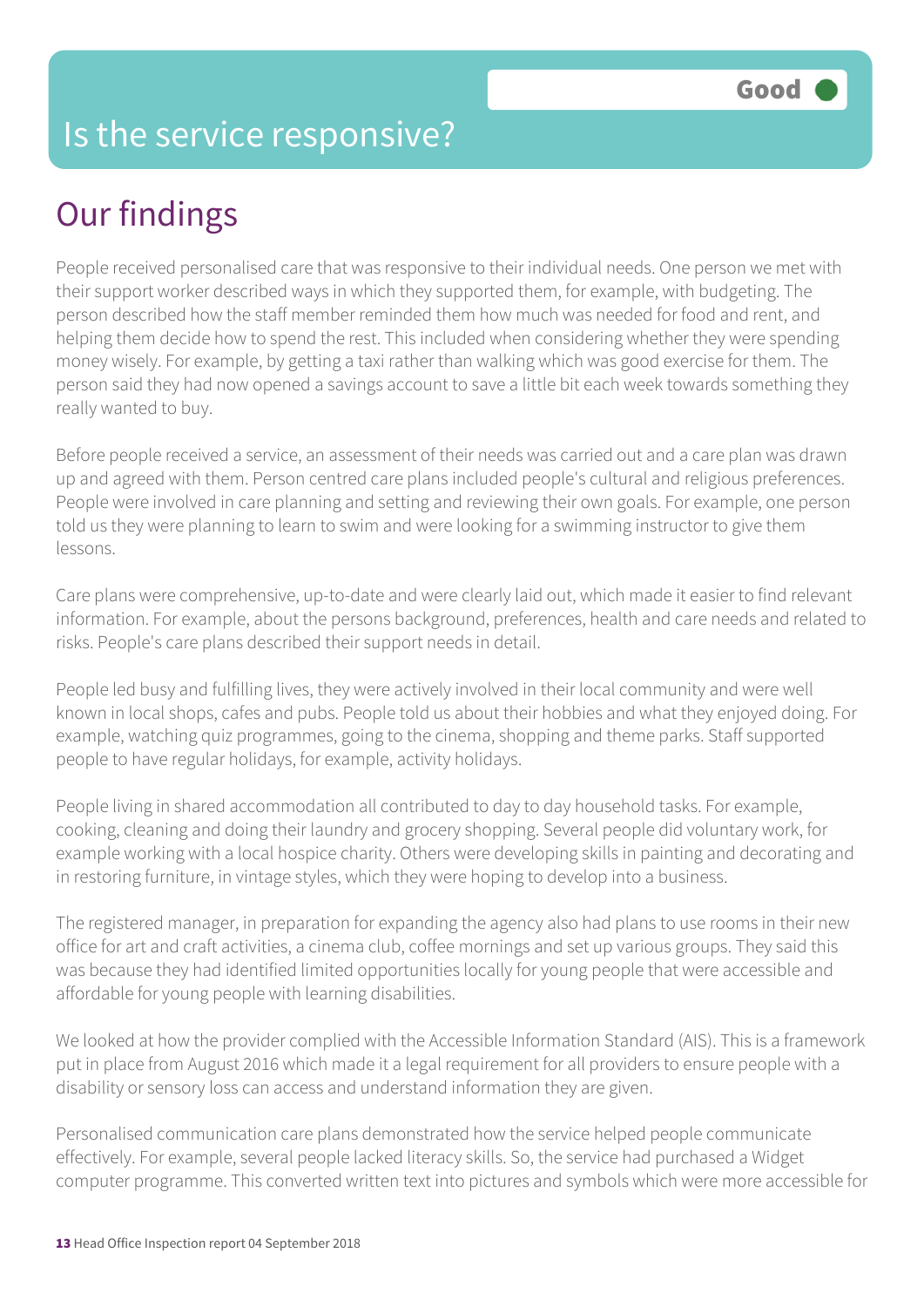people to use. For example, to remind one person of their morning routine and to create a recipe card for another person to follow when cooking a meal.

The service had a written complaints policy and procedure that provided information for people about how to raise a complaint which was available in an easy read format. This included details of ways they could raise concerns and who to contact. It included others outside the agency people could contact if they were dissatisfied with how their complaint was being dealt with.

No formal complaints had been received by the service. However, one person said, previously, they had raised a concern about working with a member of staff. They confirmed the concern had been resolved with the registered manager in a way they were happy with.

The agency mostly supported younger people so had not provided any end of life care. However, where people had expressed any advanced decisions about resuscitation, the withdrawal of treatment or preferred funeral arrangements, these were recorded in their care plan. This gave people the opportunity to let other family members, friends and professionals know what was important for them in the future, should they no longer be able to express their views.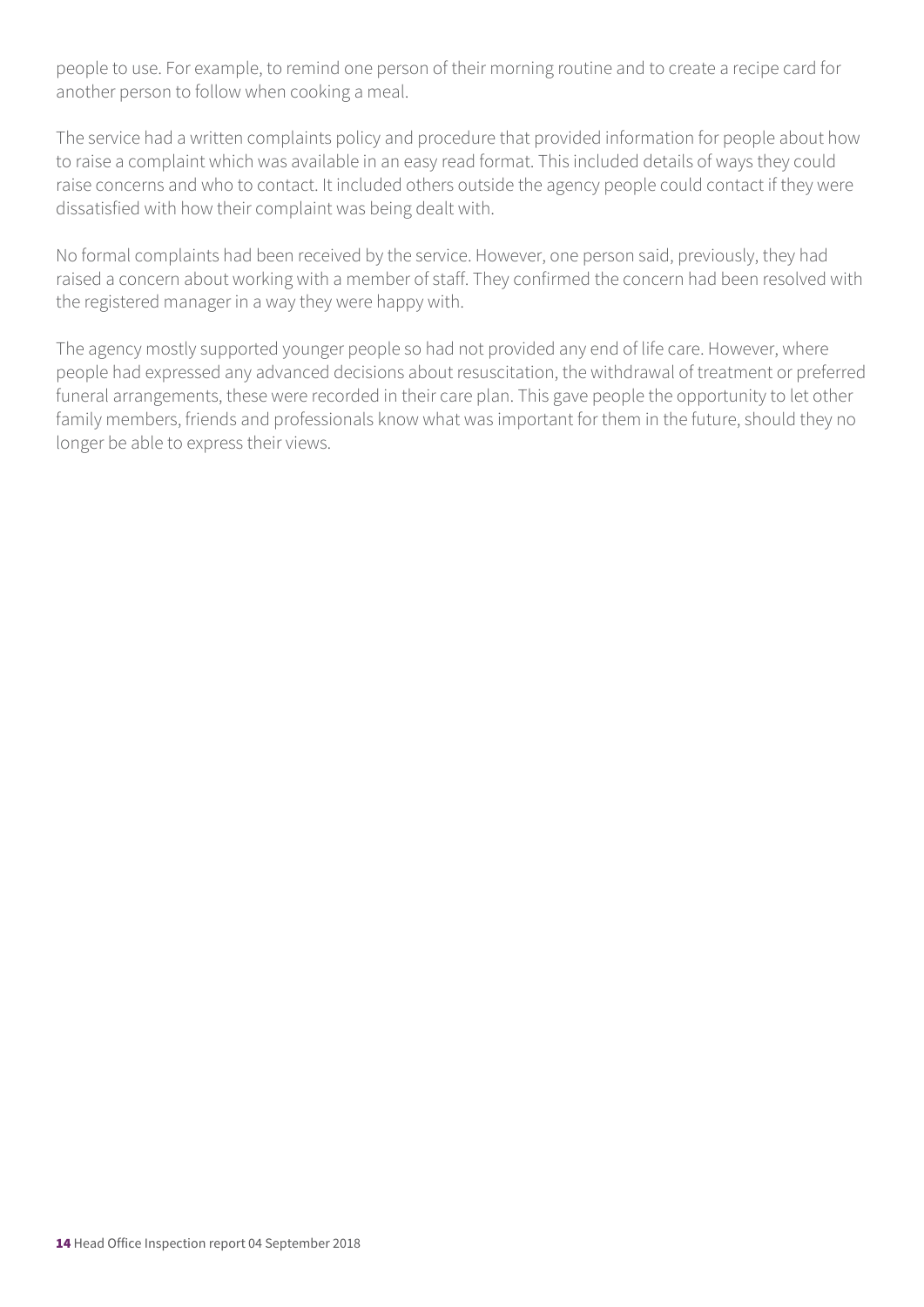## Our findings

The service was well led. People, staff and professionals gave us positive feedback about the leadership of the registered manager and about the quality of people's care. One staff member said, "I feel lucky working for this company, it is well run in every aspect." Other staff comments about the registered manager included they were "organised," "knowledgeable" and "inclusive."

The service had a registered manager. A registered manager is a person who has registered with the Care Quality Commission to manage the service. Like registered providers, they are 'registered persons'. Registered persons have legal responsibility for meeting the requirements in the Health and Social Care Act 2008 and associated Regulations about how the service is run.

The registered manager had a wealth of experience in working with people with learning disabilities. They had established networks with professionals in health and social care organisations working in partnership with them to support people. A professional praised how well the agency worked with them to support people live in the community. For example, providing regular feedback about their progress, informing them of any incidents and actions taken in response. Also, by participating in people's regular multiagency review meetings.

The registered manager was the sole director for the company and was in day to day charge at the service. They spoke passionately about the purpose of the service to ensure the people they supported led full and interesting lives. They described an "open, hands on" style of leadership, and said they would not ask staff to do anything they were unwilling to do themselves. They valued each person and staff member as individuals, with their own interests and talents. They led by example and acted as a role model.

People the service supported (referred to as customers) and staff visited the office frequently and chatted to the registered manager. The registered manager also kept in daily contact by phone, so were always up to date on what was happening with people and staff. This meant they were continuously reviewing and managing risks, and making changes and improvements.

The registered manager led on people's care plans and risk assessments with people and staff input. They were supported in their role by two team leaders. One was responsible for arranging staff rotas and both undertook staff supervision. Team leaders also worked with people so had opportunities to mentor, coach and provide continuous feedback to staff in their day to day work.

Each month the registered manager visited people at home with their agreement. They chatted with them and spoke with their support worker. They checked people's paperwork, for example, daily diaries, records of finances and medicine administration records. Although they did not currently keep a record of their findings, they signed and dated all records to confirm they were looked at during their visits. Examples of actions taken in response included discussing through supervision and in team meetings ways to promote people to be more independent.